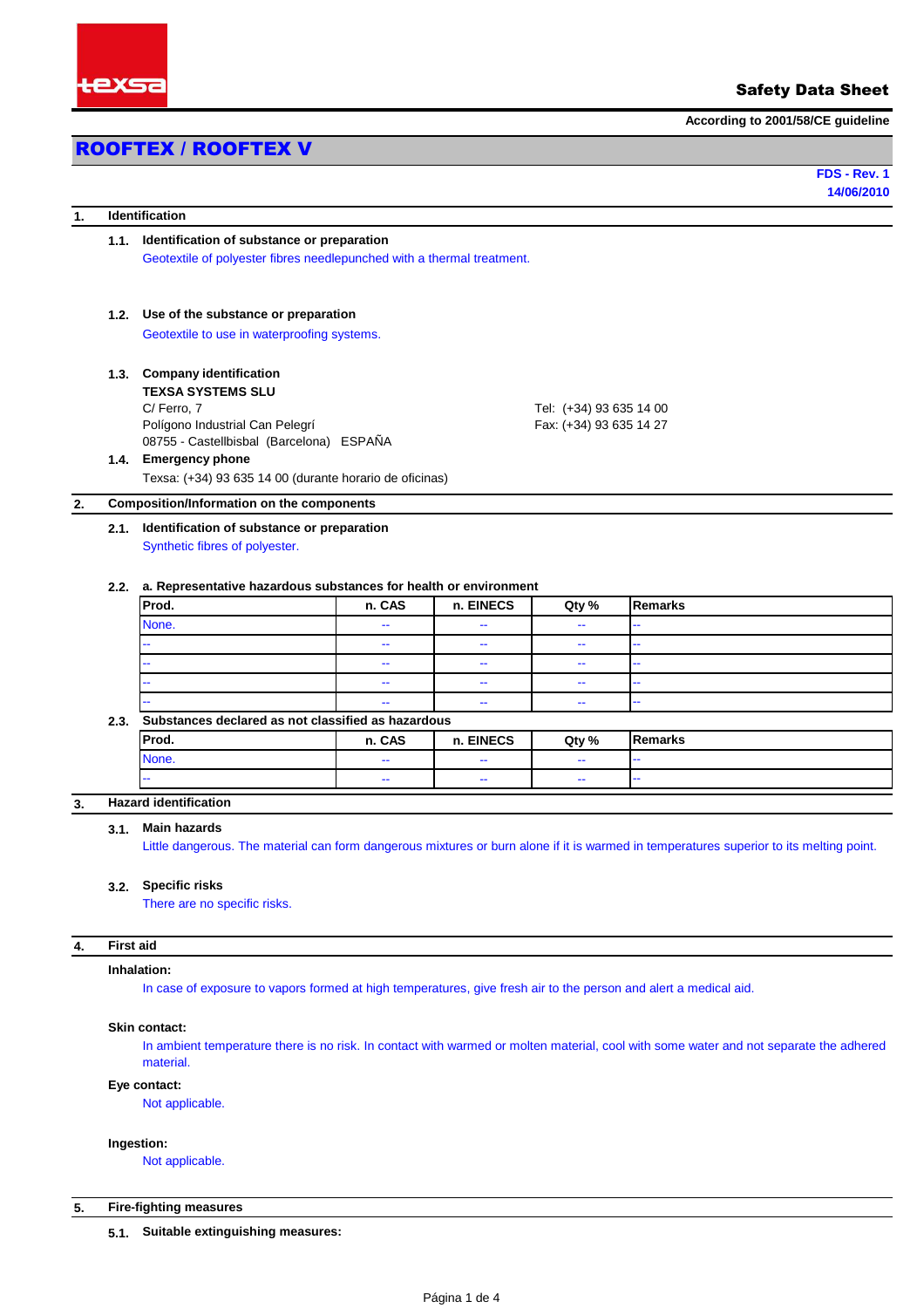The fire can be stopped with CO2, powders or pulverized water jet.

**5.2. Extinguishing measures not to be used:** Not applicable.

## **5.3. Special exposure risks:** During the fire, it can occur carbon monoxide (CO) and irritating smokes.

## **5.4. Special protection equipment:**

The persons in charge of the intervention must be equipped with devices of autonomous respiratory protection against the smoke and the products of decomposition.

#### **6. Measure to be taken in the case of accidental spìllage**

#### **6.1.** None. **Individual precautions:**

- **6.2. Precautions for protection of the environment:** None.
- **6.3. Collection/cleaning methods:** It does not specify a special means of collect.

#### **7. Handling and storage**

#### **7.1. Handling**

None.

### **7.2. Storage**

Store in places with a good industrial hygiene.

### **7.3. Specific uses**

Do not store rollers without the film, the paper or the cover of protection.

#### **8. Personal exposure/protection controls**

#### **8.1. Exposure limit values**

| .<br>.<br>. |       |                 |
|-------------|-------|-----------------|
| .           | --    | Not applicable. |
| .           | $- -$ | $- -$           |
| .           | $- -$ | $- -$           |
| $-$         |       |                 |

## **8.2. Exposure control**

**Respiratory protection:**

Not applicable.

## **Hand protection:**

In normal conditions, the protection of hands is not necessary. In case there would be propallid of raising sensitizations with the product, use gloves.

## **Eye protection:**

In normal conditions, the protection of eyes is not necessary. In case there would be propallid of raising sensitizations with the product, use glasses.

## **Skin protection:**

In normal conditions, the protection of skin is not necessary. In case there would be propallid of raising sensitizations with the product, use individual protection to protect the skin.

#### **8.3. Environment exposure control**

Not necesary.

#### **9. Physical and chemical properties**

| 9.1.<br>General |                                                             |
|-----------------|-------------------------------------------------------------|
| Appearance      | Solid, fibrous, of light green color, it presents in rolls. |
| <b>Odour</b>    | Odourless.                                                  |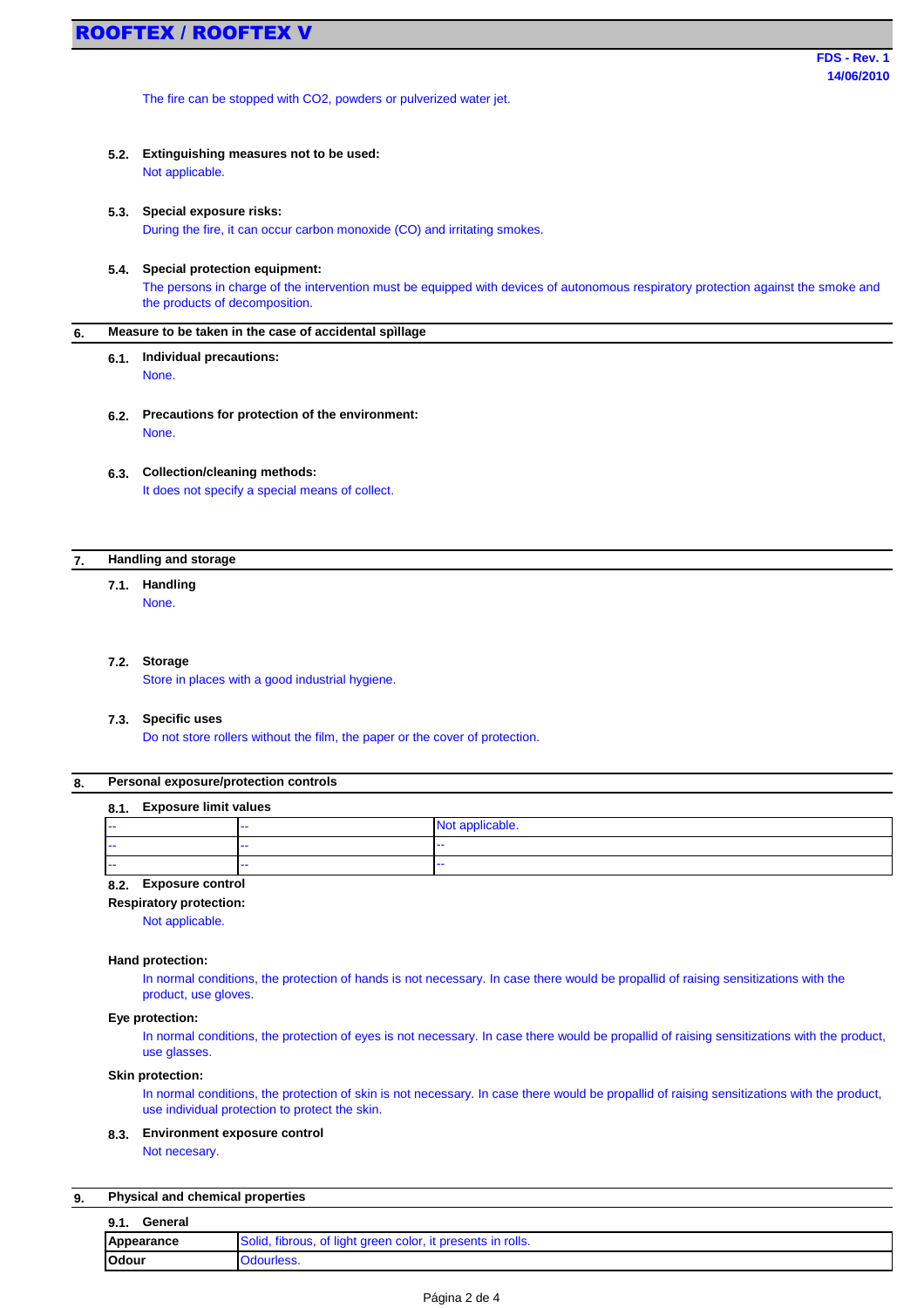## **9.2. Properties**

| Property                       | Value                    | <b>Complementary data</b> |
|--------------------------------|--------------------------|---------------------------|
| pH                             | Not applicable.          |                           |
| <b>Melting point</b>           | $>260^{\circ}$ C         | ۰.                        |
| <b>Boiling point</b>           | Not applicable.          |                           |
| <b>Flash point</b>             | $>400^{\circ}$ C         |                           |
| Ignition temp.                 | Not applicable.          |                           |
| <b>Explosion hazard</b>        | Not applicable.          | н.                        |
| Vapour pressure                | Not applicable.          |                           |
| <b>Relative density</b>        | $0,11$ g/cm <sup>3</sup> |                           |
| <b>Water solubility</b>        | Insoluble                | н.                        |
| <b>Liposolubility / Fat-so</b> | Insoluble                |                           |
| <b>Viscosity</b>               | Not applicable.          |                           |
| <b>Vapour density</b>          | Not applicable.          | --                        |
| Other values<br>9.3.           |                          |                           |
| --                             | --                       |                           |
| --                             | --                       | ۰.                        |
| $\overline{\phantom{a}}$       | --                       | --                        |

#### **10. Stability and reactivity**

## **10.1. Conditions to be avoided** Keep away from heat sources.

### **10.2. Materials to be avoided** None.

### **10.3. Hazardous decomposition products** None.

#### **11. Toxicological information**

| <b>High toxicity</b>    | Not applicable. |
|-------------------------|-----------------|
| <b>Irritation</b>       | Not applicable. |
| <b>Sensitiveness</b>    | Not applicable. |
| <b>Chronic toxicity</b> | Not applicable. |
| <b>Exposure tracts</b>  | Not applicable. |

**Additional information:**

None.

#### **12. Ecological information**

### **12.1. Ecotoxicity**

It was not observed negative effects for the environment.

### **12.2. Mobility**

Not applicable.

# **12.3. Persistence / Degradability**

Low biodegradation.

## **12.4. Bioaccumulation potential** Not applicable.

# **12.5. Other effects**

Not applicable.

#### **13. Considerations on elimination**